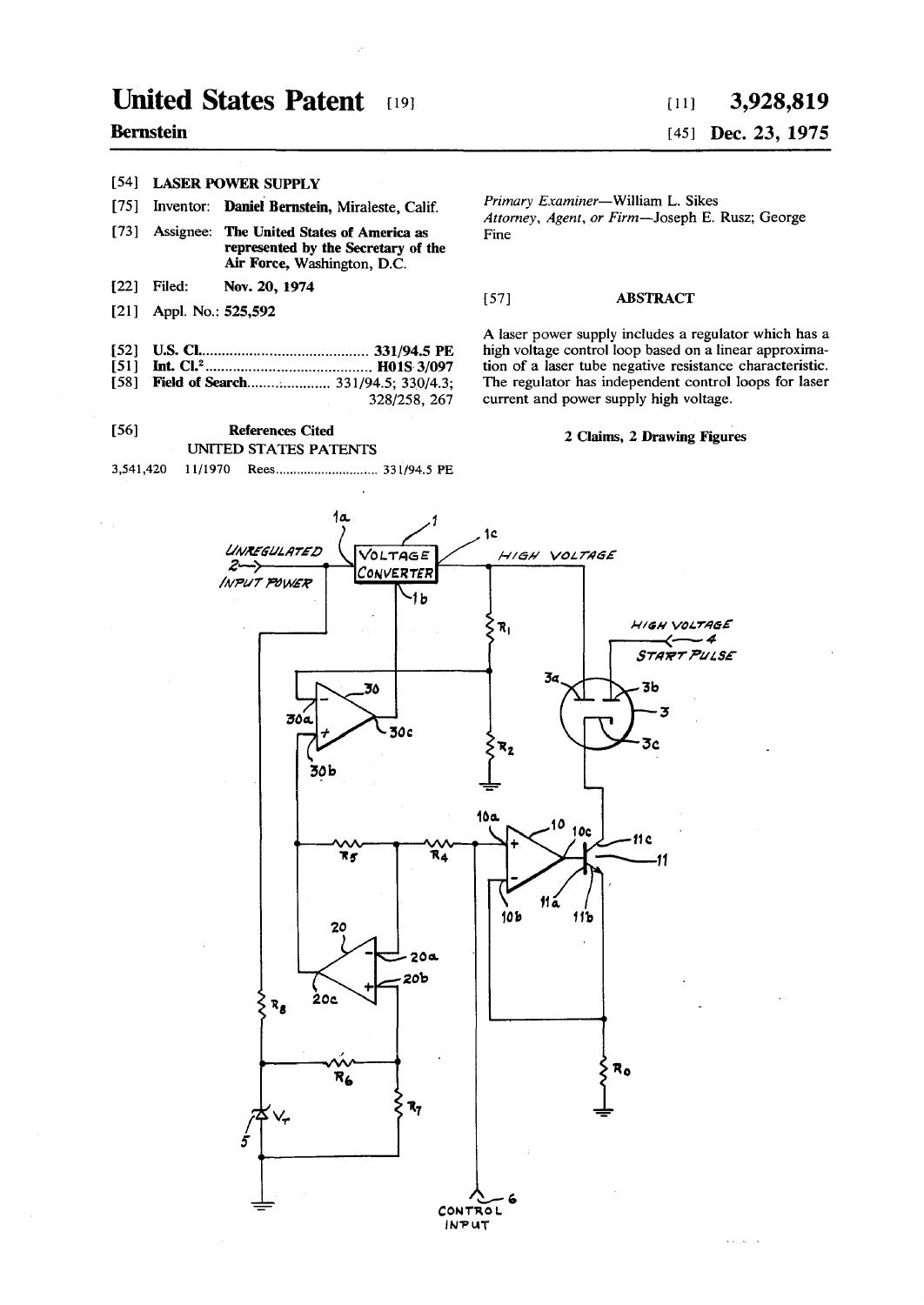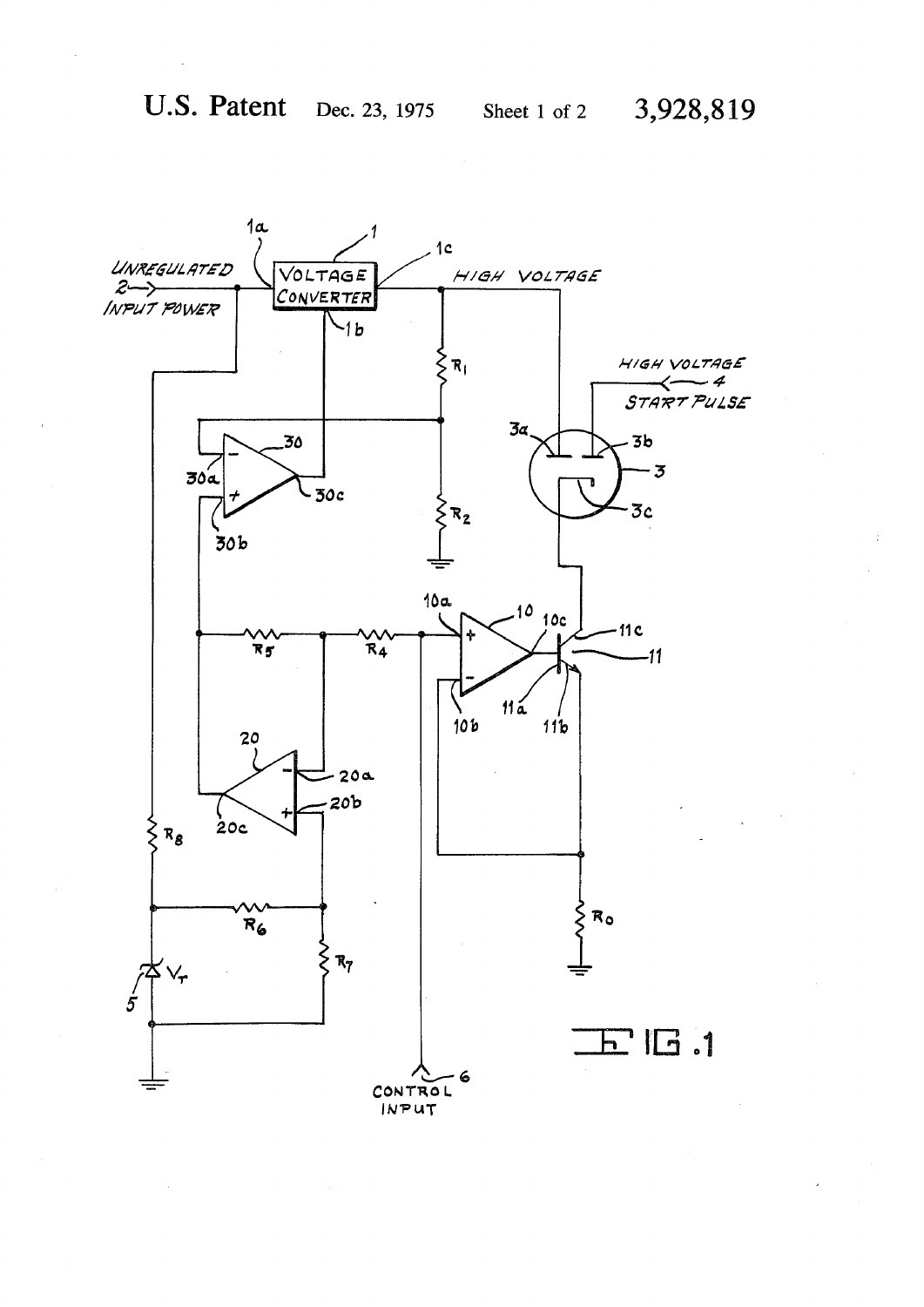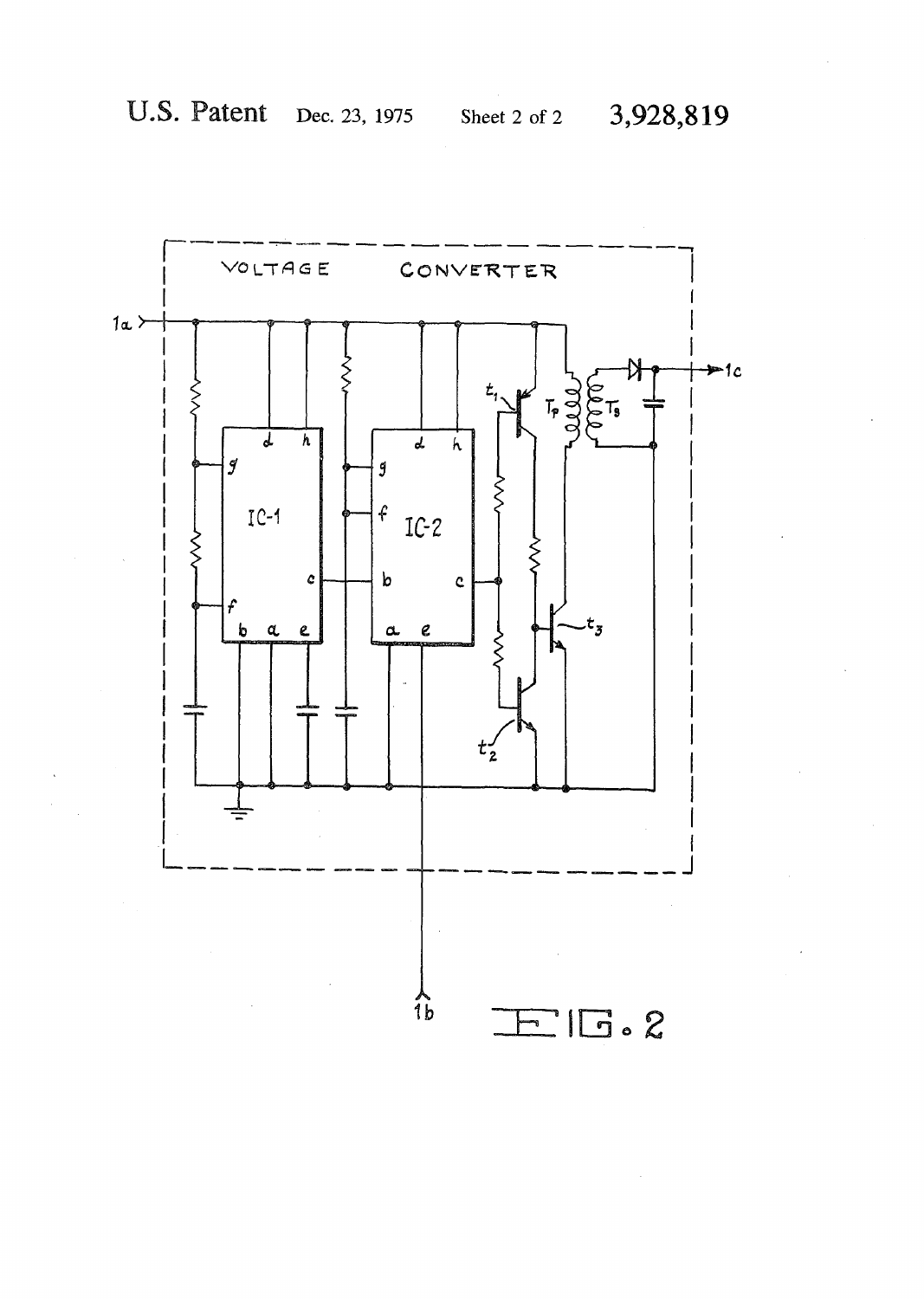#### **LASER POWER SUPPLY**

#### **STATEMENT OF GOVERNMENT INTEREST**

**The invention described herein may be manufac- 5 tured and used by or for the Government for governmental purposes without the payment of any royalty thereon. •** 

### **BACKGROUND OF THE INVENTION ) <sup>c</sup>**

**Current regulation for gas discharge laser tubes is usually accomplished by series ballast resistors or series current regulators. Unless the: high voltage output of the laser power supply tracks the negative resistance characteristic of the tube; power supply efficiency will 15 be lower than need be due to excessive power dissipation in the current regulator or ballast resistor.** 

**The regulator of the present invention has a high voltage control loop which is based on a linear approximation of the laser tube negative resistance character- 2 0 istic. Therefore, for any given tube known characteristics, the selection of one or two resistors will control the high voltage, as a function of laser current, such that losses across the current regulating element are minimized. For tubes with well defined characteristics, 2 5 the regulator can limit dissipation in the current regulating element from 1 percent to 2 percent of the tube dissipation so that laser power supply efficiencies of 90 percent can be achieved with standard pulse width lator has independent control loops for laser current and power supply high voltage.** 

#### **SUMMARY OF THE INVENTION**

**A laser power supply is provided having a regulator. 3 5 The regulator has independent control loops for laser tube current and power supply high voltage. A novel feature of the regulator is simple high voltage and current regulation programmable by the same control signal. 40** 

#### **DESCRIPTION OF THE DRAWINGS**

**FIG. 1 of the drawings shows the preferred embodiment of the laser power supply, partly in diagrammatic and partly in block form. 4 5** 

**FIG. 2 shows the details of one form of the voltage converter component of FIG. 1.** 

#### **DETAILED DESCRIPTION OF THE PREFERRED EMBODIMENT<sup>5</sup> <sup>0</sup>**

**Now referring in detail to FIG. 1, there is shown DC**  high voltage converter 1 having input terminals 1*a* and *lb* **and output terminal lc. Input terminal 2 receives unregulated input power for application to input termi**nal 1*a* of DC high voltage converter 1. A series arrange- **5 5**  ment of preselected resistors  $R_1$  and  $R_2$  is connected **across output terminal** *lc* **and ground to form a voltage divider network.** 

**Gas discharge laser 3 includes anodes** *3a* **and 3***b* **and cathode 3c. Anode 3a is connected to output terminal 6 0**  *lc* **of DC high voltage converter 1. Anode** *3b* **receives a high voltage start pulse from terminal 4. Amplifier 10 includes inputs 10a and 10b and output 10c. Input 10a receives a control signal from input terminal 6. Input terminal 10b is connected to ground by way of prese- 6 5**  lected resistor  $R_{\theta}$ . Output terminal 10c is connected to **base 11a of emitter follower 11. Emitter** *lib* **of emitter follower 11 is also connected to ground by way of pre-**

**selected resistor R;,. Cathode** *3c* **of gas discharge laser 3**  is connected to collector 11<sup>c</sup> of emitter follower 11. **Amplifier 20 has two input terminals 20a and 20b and an output terminal 20c. Input terminal 6 is connected to input terminal 20a of amplifier 20 by way of resistor R4. Input terminal 20b of amplifier 20 is connected to ground by resistor R7 and to fixed reference voltage**  source 5 by way of resistor R<sub>6</sub>. Fixed reference voltage **source 5 is also connected to input terminal** *la* **of DC**  <sup>10</sup> high voltage converter 1 by way of resistor R<sub>\*</sub>. Ampli**fier 30 includes input terminals 30a and 30b and output terminal 30c-. Input terminal 30a receives a voltage from the voltage divider network consisting of resistors R, and R2. Input terminal 30b of amplifier 30 is connected to output terminal 20c of amplifier 20. The output voltage from amplifier 30 is fed to input termi**nal 1*b* of DC high voltage converter 1.

**modulated DC** to DC converter techniques. The regu- <sup>30</sup> tion of these circuits are described in Signetics Corpo-**Now referring to FIG. 2, there is shown one form in which voltage converter 1 may be configured. This voltage converter 1 is capable of providing a regulated output that is reduced from a pre-selected value as a function of a control input. This can be understood from the equation set out below for the regulated out**put voltage value when  $V_c = O$  and  $V_c \neq O$ . Voltage **converter 1 is shown to include an integrated circuit IC-1 constituting a square wave oscillator driving a second integrated circuit IC-2 configured as a pulse duration modulator. IC-1 and IC-2 may be circuit model NE/SE 555 of Signetics Corporation. The operaration Application Handbook at pages 6-79 and 6-80.**  *a* **through** *h* **in each integrated circuit IC-1 and IC-2 correspond to pin connections numbered 1-8, respectively, in the model NS/SE 555 circuit. The output of IC-2 is controlled as a function of the error signal re**ceived from line 1*b*. The three transistors  $t_1$ ,  $t_2$  and  $t_3$  in **circuit following IC-2 function as a power amplifier**  driving transformer primary  $T_p$ . The secondary  $T_s$  of the transformer feeds output power to line 1<sub>c</sub> via a **rectifier-capacitor filter.** 

**In the operation of the preferred embodiment, DC high voltage converter 1 receives unregulated input power from terminal 2 and provides a high voltage of sufficient amplitude for the operation of gas discharge laser tube 3. Gas discharge laser tube 3 includes anodes**  *3a, 3b,* **and cathode 3c. Gas laser discharge tube 3 also receives at anode** *3b* **a high voltage start pulse from terminal 4.** 

**The regulator of the power supply has independent control loops for laser current and power supply high voltage. Amplifier 10 and emitter follower 11 force the**  current through resistor  $R_0$  to be equal to  $V_c/R_o$ , where **V,. is the laser current control voltage. Amplifier 20 provides a control voltage for the high voltage control**  loop equal to  $V_r - V_c$ , where  $V_r$  is a fixed reference **voltage provided by reference voltage source 5. Amplifier 30 provides an error voltage which varies the duty cycle of the pulse width modulated DC high voltage converter 1 such that the high voltage is regulated to a value equal to**  $(V_r - V_c)$  $(R_1 + R_2)/R_2$  **when**  $R_4 = R_5 =$  $R_6 = R_7$ . It is noted resistors  $R_1$  and  $R_2$  comprise a **voltage dividing network positioned between the output of DC high voltage converter 1 and ground.** 

**A novel feature of the regulator is simple high voltage and current regulation programmable by the same control signal received at input terminal 6. If laser current**  is given by  $I_0 = V_c/R_a$  and high voltage by  $V_0 = (V_r V_c$ ) ( $R_1 + R_2$ )/ $R_2$ , the negative resistance characteristic